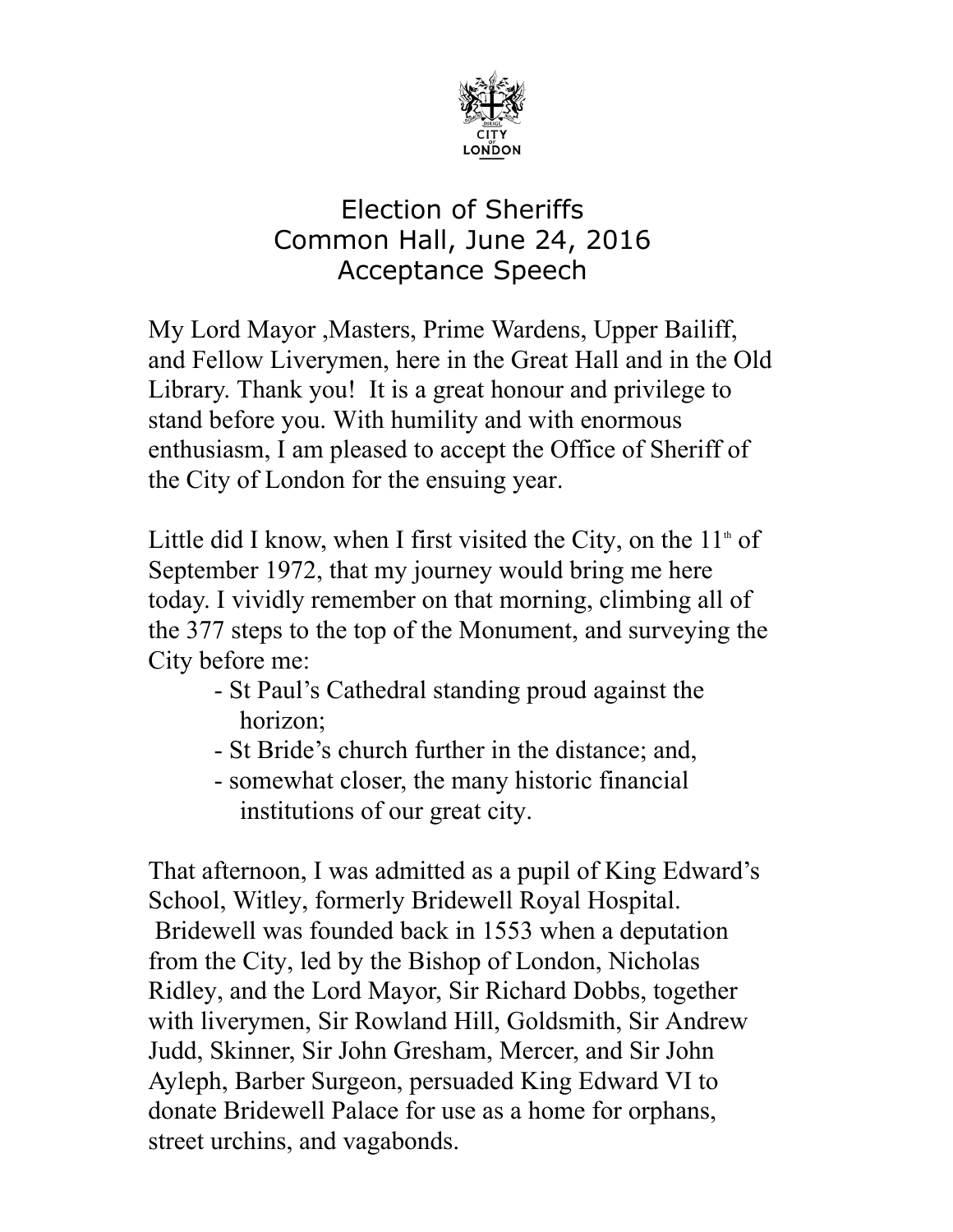As a beneficiary of that gesture, albeit many years later, it is with great gratitude, that I now find myself in a position to repay it. And what better way to repay it, than to serve as a governor of Bridewell, as I have done for 23 years, and to share my belief that education is an opportunity that should be afforded to every child.

Education is, of course, at the heart of the Livery. For centuries, they have founded and run schools, and helped apprentices to gain the skills necessary to excel in the world of work. I am therefore proud to be a liveryman of the Worshipful Company of International Bankers, Chartered Accountants, Ironmongers and Educators, as well as the sponsoring Alderman for the newly formed Guild of Human Resource Professionals.

My journey has been all the more rewarding because I've been accompanied for the past 28 years by my wife Lindy. Thank you, Lindy, for all your love and unwavering support. Lindy and I are very much looking forward to spending next year at the Old Bailey with William and Hilary. Together, we look forward to taking care of Her Majesty's Judges, the Recorder, and the Common Sergeant. And, as William suggested, I'm sure that at the end of the day we might even enjoy the odd glass of wine as we do so!

Which reminds me. There is, of course the ancient tradition of weighing in the Sheriffs at the start of their term, and weighing them out at the end. Liverymen, in years gone by, have even been known to lay a few wagers on the difference – I believe this is known as spread-betting! In full disclosure, lest any of you feel so inclined: I must confess a passion for wine, surpassed only, by a greater passion for chocolate!

The City's history and traditions are exemplary. It is our